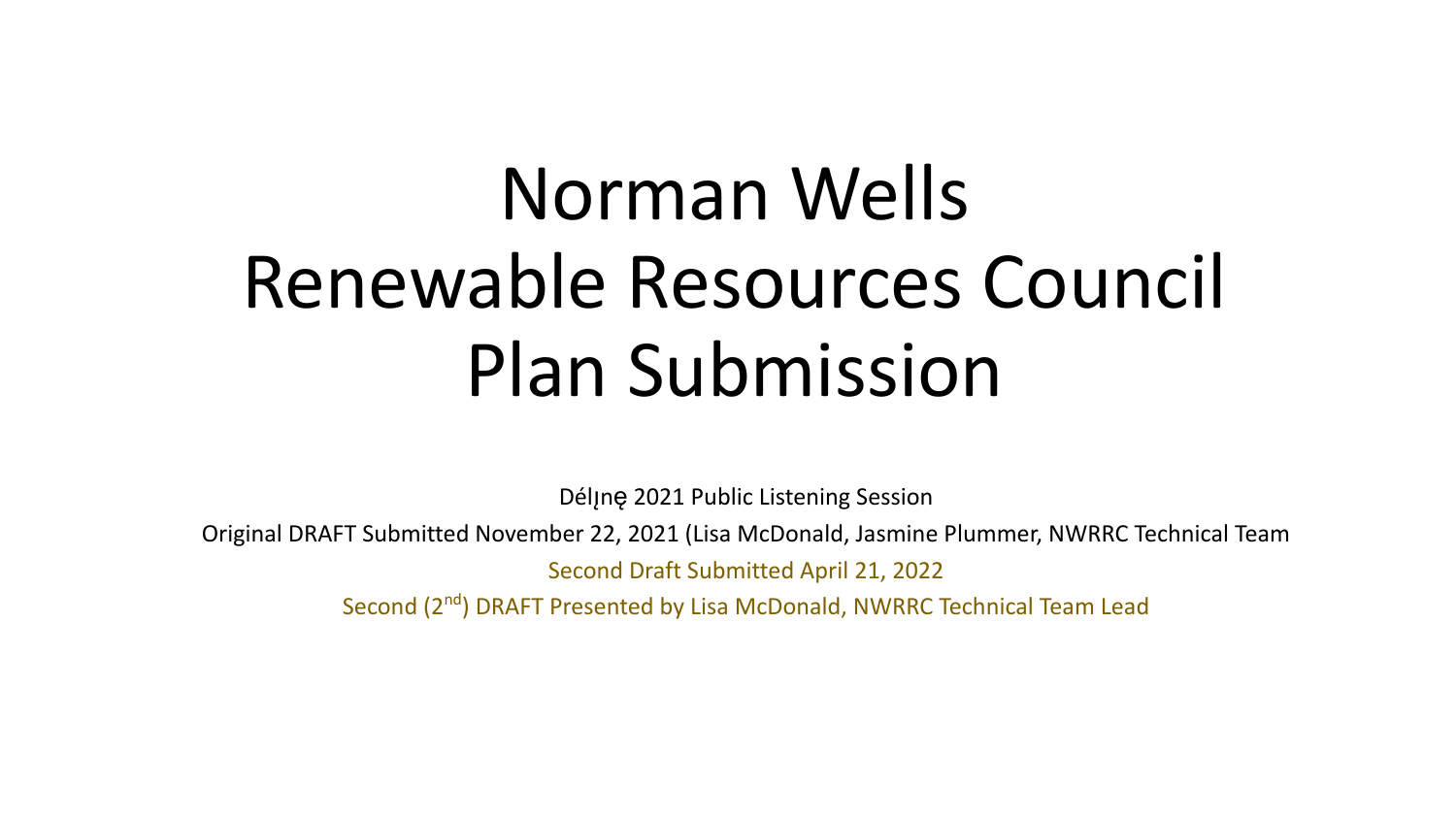#### **Norman Wells Renewable Resources Council Plan Presentation**

#### **Terms & Concepts**

**Biological Trait** – may be inherited or acquired. (Eg: Eye color in general)

**Biological Characteristics** – variation in features such as hair, eye color, skin color, which corresponds with environmental conditions (Eg: Blue eye color)

**Biodiversity** – a key indicator of the health of an ecosystem and refers to the variety of plants and animals found on Earth. It measures variations at ecosystems, species and genetic levels.

**Conservation** – preservation and protection of something. Planned management of a natural resource to prevent exploitation, destruction, or neglect.

**Biodiversity Conservation** – Refers to the protection, upliftment, and management of biodiversity in order to derive sustainable benefits for present and future generations. Three (3) main objectives: (1) to preserve the diversity of species (2) Sustainable utilization of species (3) Ecosystems.

**Spatial Data** – direct or indirect reference to a specific location or geographical area. Spatial data can have any number of attributes about a location. Eg: Maps, photographs, historical documents or information.

**Special Concern** – a status category (wildlife) describing a species that may become threatened or endangered because of a combination of biological characteristics and identified threats (SARA – Species at Risk Act)

**Threatened Concern** – a plant, animal or other living organism that is becoming rare and that may become in danger of extinction if current trends continue (SARA – Species at Risk Act)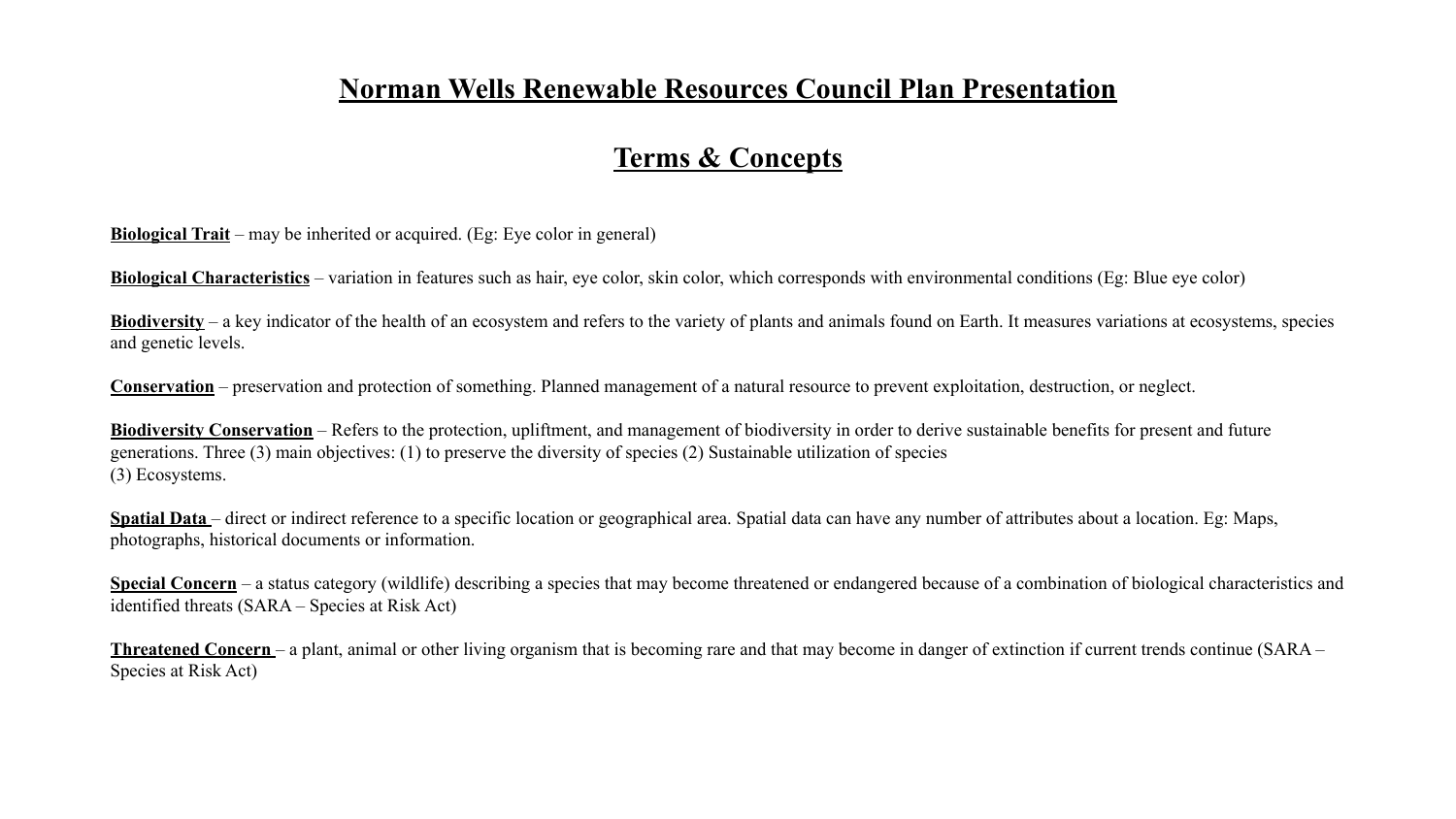## **Outline**

- Setting the Context
	- Scope of planning
- Predator Plan
- Competitor Plan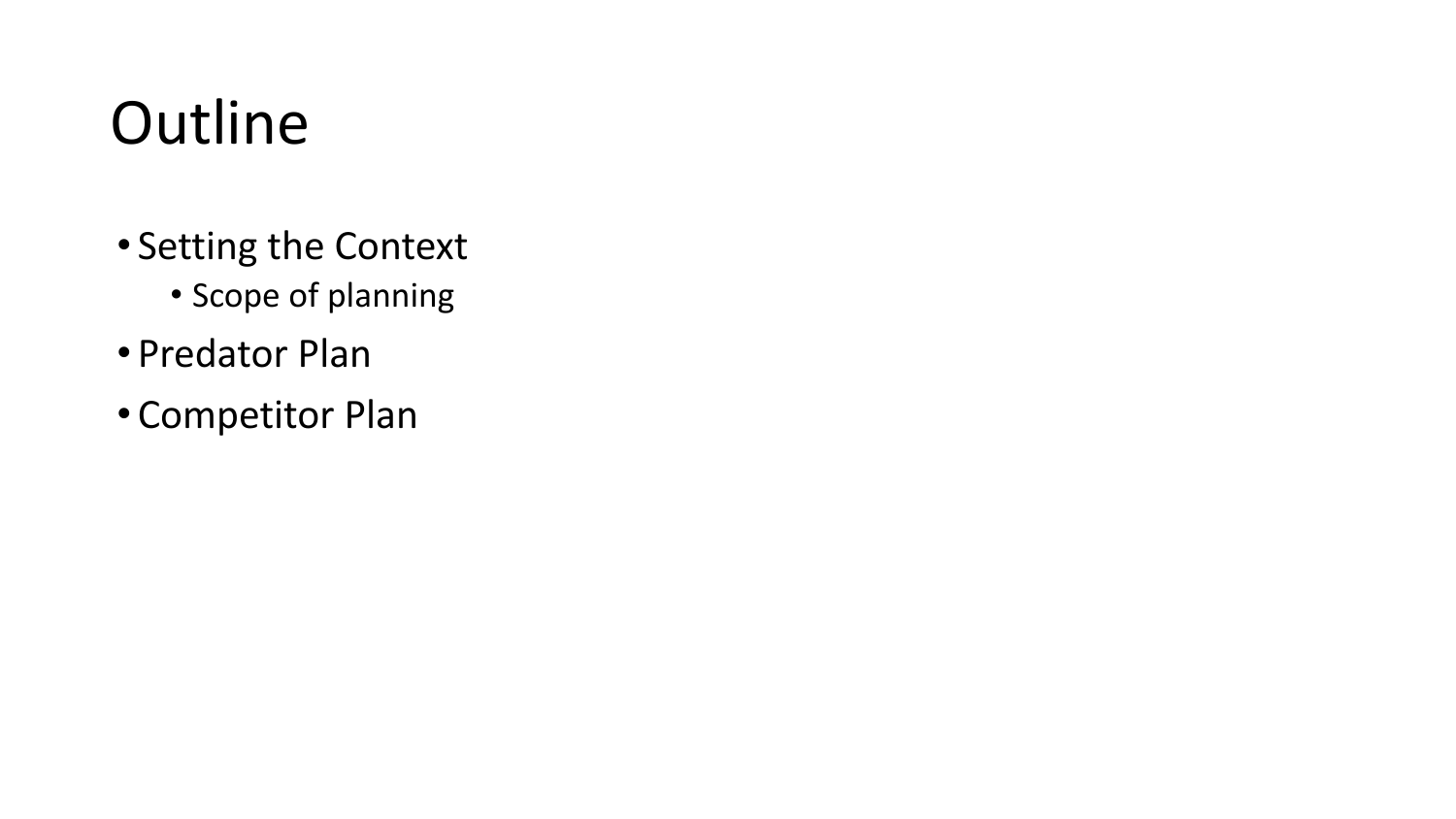## Setting the Context: Proposed Plan Components

The NWRCC is submitting two plan components for consideration by the SRRB and the Parties at the Déline 2021 Public Listening Session (PLS). These components address two of the main topics of the 2021 PLS, namely:

- Living With Wildlife: Predators
- Living With Wildlife: Competitor

The NWRRC has a strong interest in taking more responsibility for harvest regulation. We plan to develop our own harvest regulation plan for presentation at one of the Public Listening Sessions planned for 2022-2024.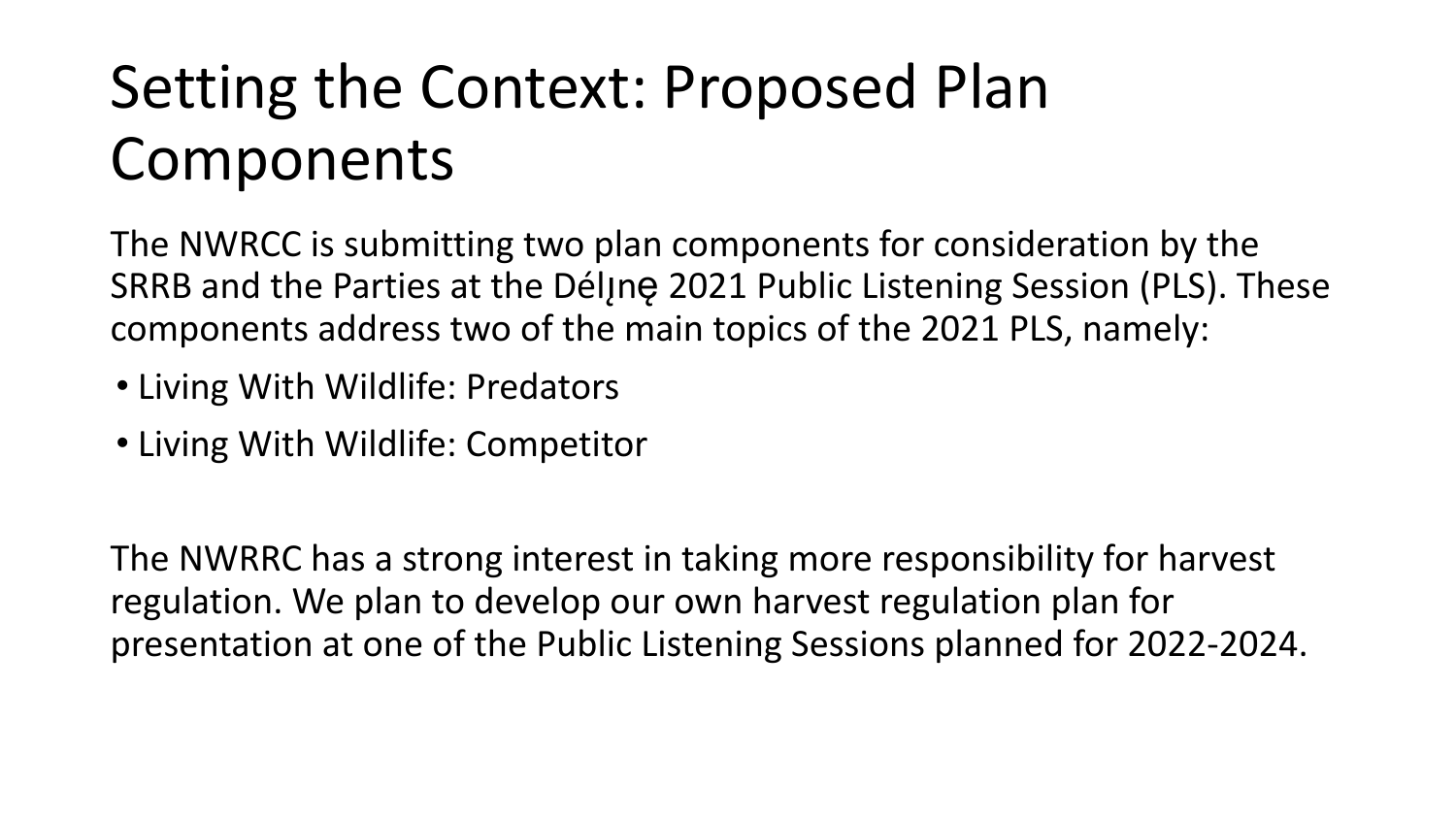## Setting the Context: What are these plan components trying to achieve?

These components add to planning work that was already done through Nı́o Nę P'ęnę́ planning process by addressing key hot topics in mountain caribou conservation. For predators and competitors, the plan components are also relevant for tǫdzı conservation.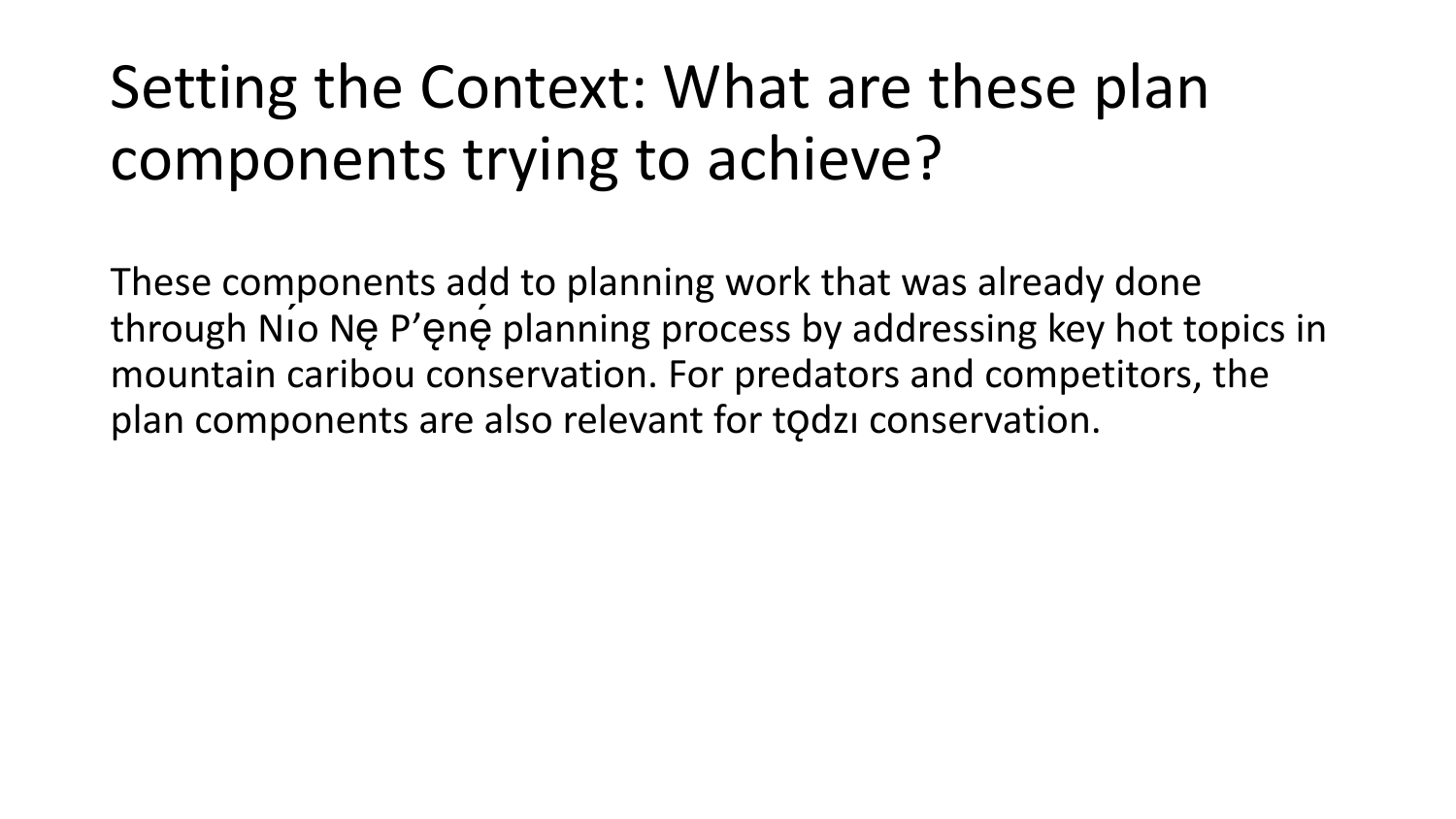## Setting the Context: Mountain Caribou and Todzi General comments on status;

- Because of the pandemic, people are travelling more on the land instead of travelling outside the region, which means we have more eyes and ears on the land.
- It's a silver lining with the pandemic that the wildlife was given a break.
- The environment is changing, and wildlife distribution is changing. We're seeing more and more moose; however, we have seen an increase of moose infected with ticks (ghost moose), which in turn effects the hide and depending upon the infection of ticks, the hide may not be salvageable for use. So, with the supposed decline of caribou and the tick infested moosehides, this plays a huge role in our Aboriginal people not being able to practice our traditional teaching of tanning hides and sewing practices etc.
- Climate change is here. We, as Indigenous people need to proactively plan for a healthy future for the land, water, wildlife and people. It is much more efficient and cost effective to responsibly conserve land now than it is to restore land in the future.
- The relationship we have with caribou are place-based meaning communities are traditionally responsible for stewardship in their established harvest areas. We are responsible for the overall health of Caribou and other wildlife and also the health and protection of the land, keeping, honoring and renewing the importance of our harvest traditions for future generations.
- There are many threats to the future of caribou and wildlife in general, such as a changing environment from climate change (wildfires, changing weather, introduction of new invasive species etc.), poor hunting practices (harvesting of mega-bulls, taking to many cows, overharvesting of caribou and other wildlife) , no awareness and respect for Dene/Metis hunting laws, increased motorized access , noise and disturbance at some traditional hunting areas, lack of use and transmission of traditional knowledge, mining and exploration, poor policy coordination and implementation (overlap issues, lack of communication etc.) a, lack of capacity (implementation purposes, and people not utilizing the land as much anymore), and contaminants (Canol Trail – barrels of fuel, asbestos, wire,).
- Importance for protected land and conservation initiatives such as the Nio Ne Pene Beghare Shuhta Go'epe Nareha Trails of the Mountain Caribou plan and also the Nio Ne Pene plan.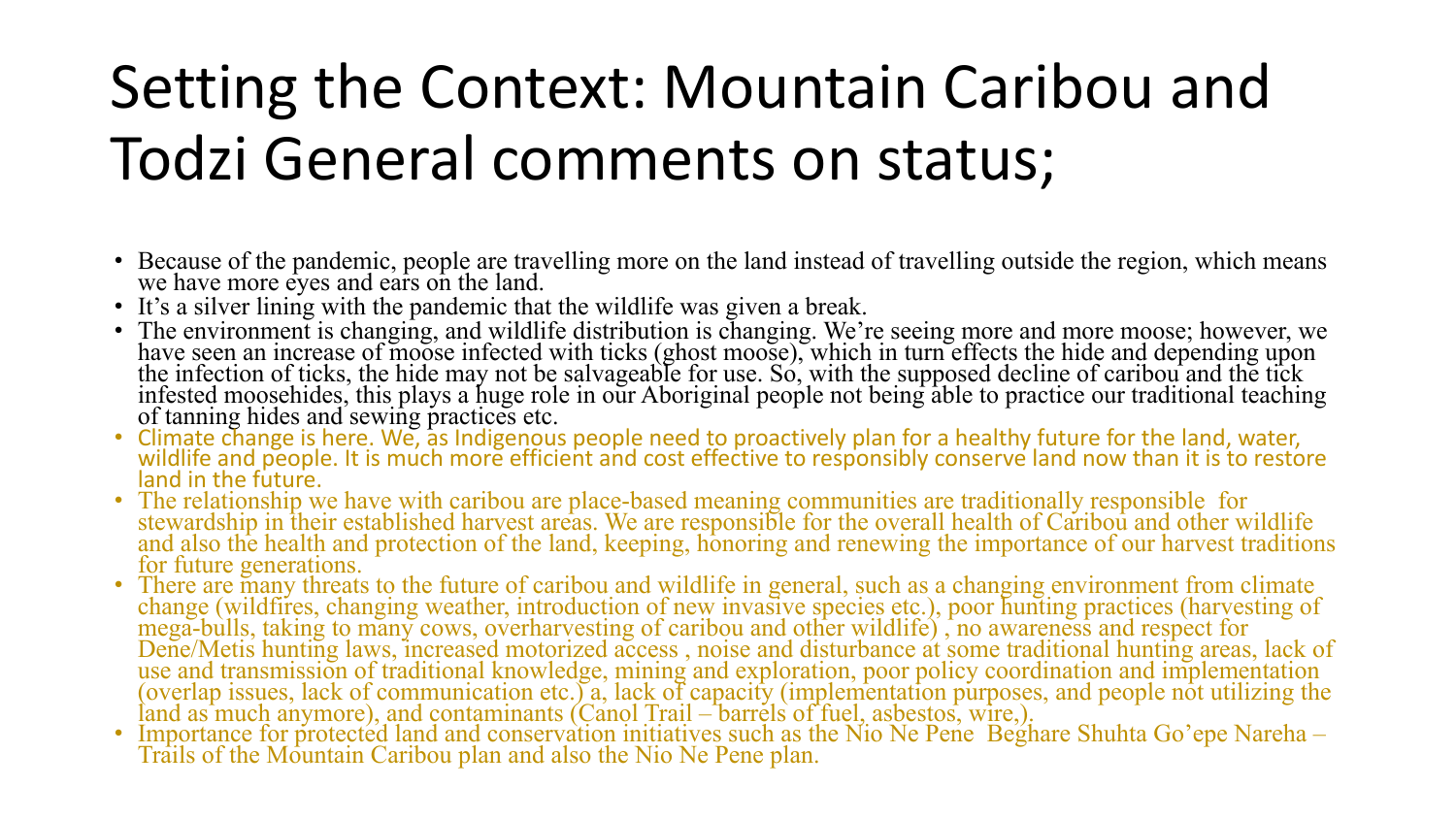## Setting the Context: Mountain Caribou Status

- There was less outfitter activity in the mountains due to the pandemic so there has been less disturbance and harvesting in the mountains.
- Fewer people were going to Mile 222 area because they couldn't travel through the Yukon, so they to do a more expensive fly-in hunt – and fewer people were comfortable travelling in the NWT.
- We were not seeing many caribou tracks on Begáadǝ (Keele River). Not like there used to be. People weren't getting much caribou. But we did see lots of moose.
- Mountain caribou are listed as a Special Concern (May become threatened or endangered in the Northwest Territories because of a combination of biological characteristics and identified threats) under the Species at Risk (NT) Act and may become **Threatened** if negative factors and threats to their habitat are not managed properly.
- Critical habitat is threatened by factors such climate change. Ice patches (Mackenzie/Selwyn) are used to cool down in the summer months and are an escape from insects. Other threats include harvesting, recreation activities, resource development, and disrespectful harvesting behavior.
- Warmer weather can increase parasites and that can affect behavior, condition, and productivity of caribou. (Eg: Lungworm - their range used to be limited by the climate, but longer summers and shorter winters have seen the disease move north and that is a direct cause of climate change).
- With a warmer climate, some areas may experience an earlier greenup, providing better food for caribou during calving, a critical time for growth.
- Part of the Mountain Caribou range in the NT is protected within Nahanni and Naats'ihch'oh National Park Reserves.
- The Nio Ne P'ene 
Begháré Shúhta Pepe Nareh?a Trails of the Mountain Caribou Management Plan is a Indigenous-led conservation and stewardship initiative that is a shared vision for healthy caribou and people.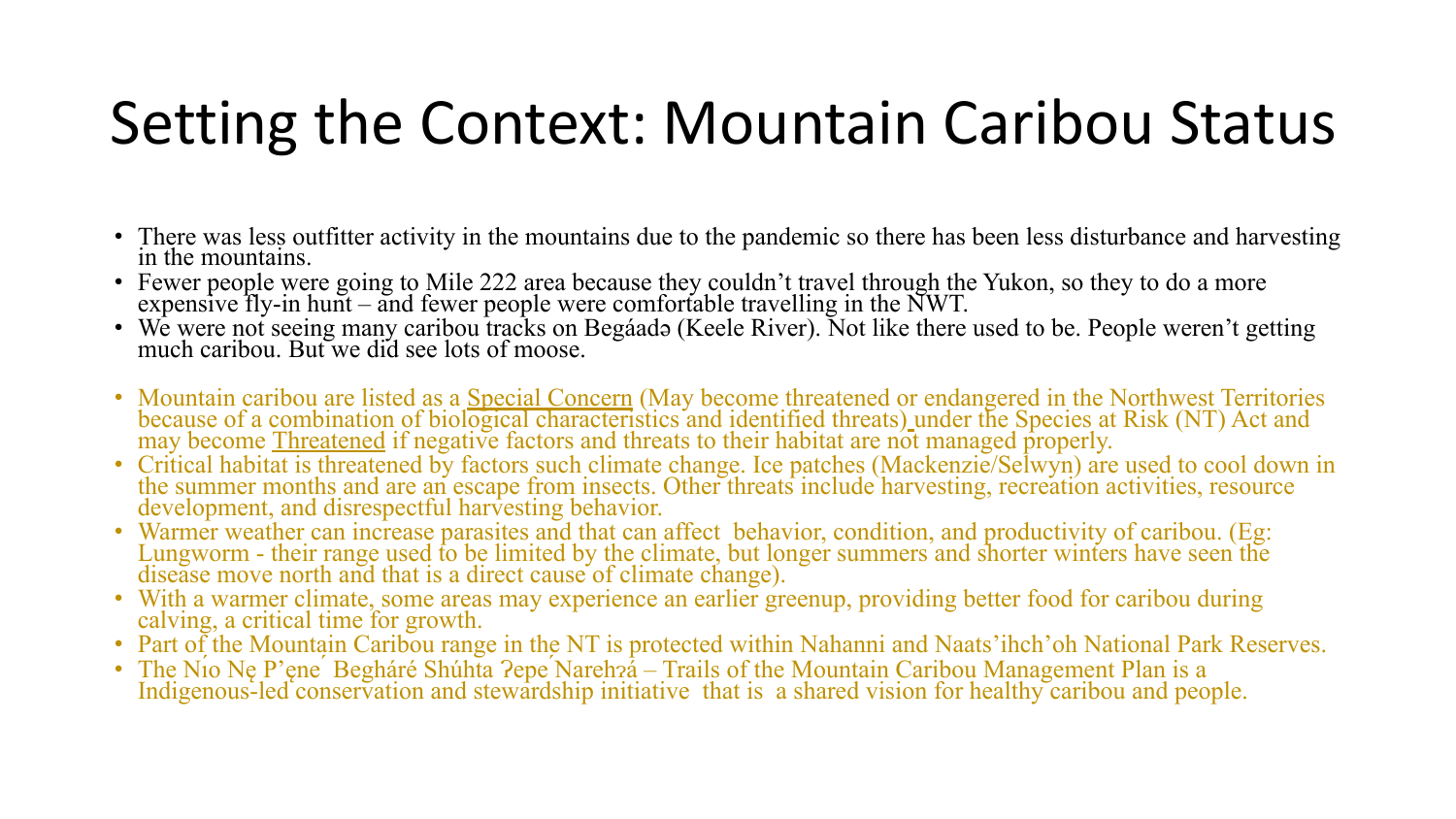## Setting the Context: Todzi Status

- We can't say there have been changes. We have noticed that there seem to be lots of todzi, more than usual. This might be because there's been less disturbance than usual because less industrial activity than usual. Up until 20 years ago it would be a big deal if someone were to harvest todz $1 - it$  was a lot rarer.
- The status of Todzi are listed as threatened in the NT and likely to become endangered if nothing is done to reverse the factors leading to its extirpation or extinction
- Todzi tend to live in small groups, prefer to stay within the forest year-round, and do not migrate.
- Todzi females space out for calving to reduce the risk of predation and need large areas of intact habitats for these critical periods.
- The main source of habitat disturbance is wildfires, predation and land use activities;
- There are knowledge gaps in understanding the specific relationship between Todzi abundance, habitat distribution and predation.
- Careful management of habitat disturbance is critical in maintaining a healthy and sustainable population for future generations.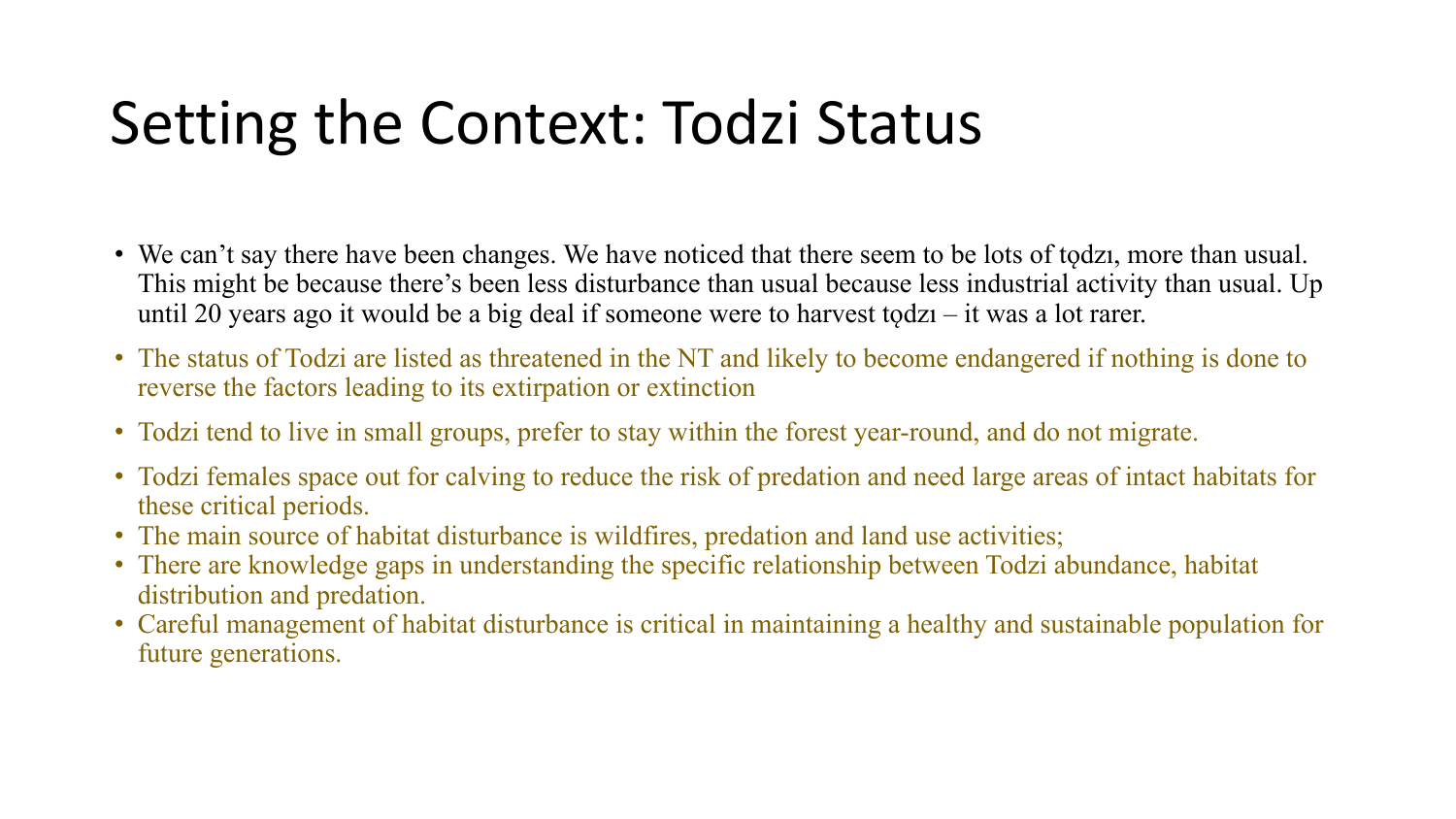## Setting the Context: How were these plan components developed?

- Lisa McDonald, Jasmine Plummer and Jaryd McDonald worked together as a Technical Team to review existing materials, participate in the Regional Preparation Workshop, and prepare draft materials for NWRRC review.
- Legal counsel reviewed materials to ensure they support NWRRC interests and priorities.
- •NWRRC reviewed and approved submissions to the SRRB. These have been adapted the current plan component submissions.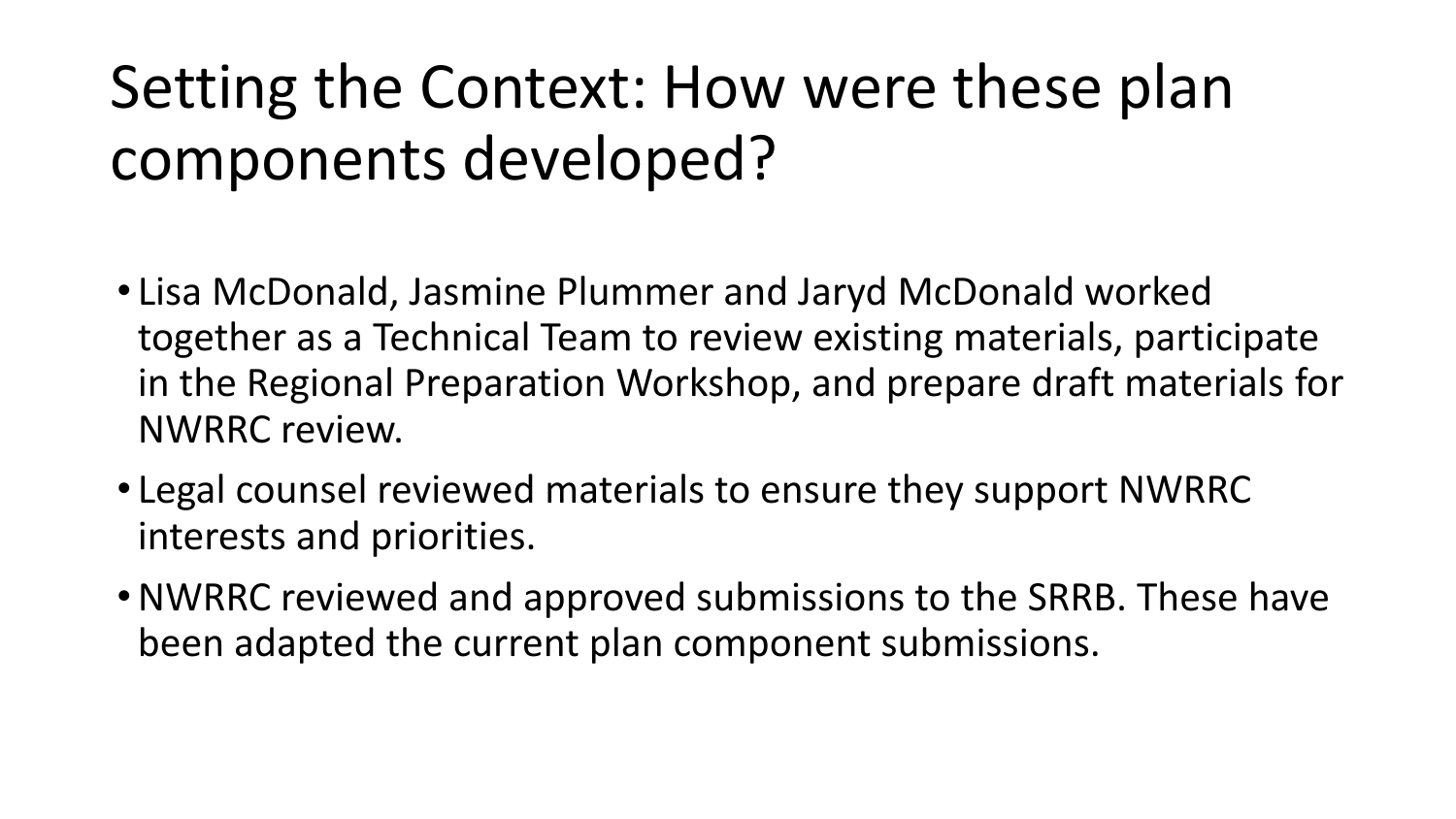## Setting the Context: Community Engagement

The Norman Wells caribou working group proposes to hold workshop(s) and meetings, either in person or Via Zoom. In Norman Wells for the NWRRC members/youth to gather information and to have a better understanding of the CPP process in regards to Caribou Stewardship conservation issues and the community conservation planning processes. Other engagement ideas will be through local Radio Station advertisement, information pamphlets, social media and posters. Engagement information will be in simple terms in plain language.

Engagement will also be shared with all community members for a better understanding of the big picture. The Information should also be shared with organizations, companies, Industry, etc., that have a stake in the process. This will include the NWLC, as they have title to settlement lands and should be included in the planning process.

Furthermore, the TDLC should be included as well. As they are responsible for ownership and management of private lands.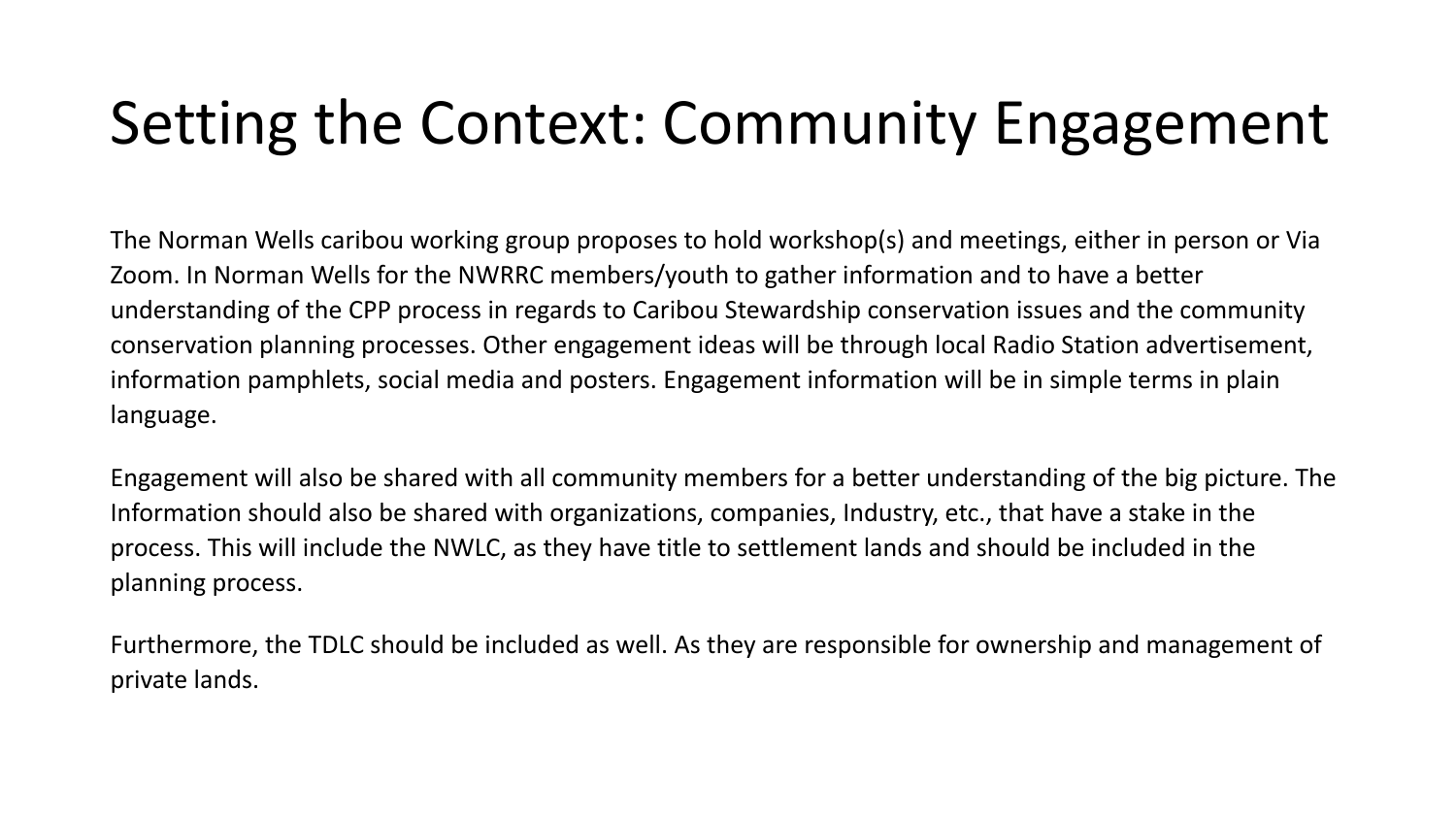## Vision and Goals

The Nio Ne P'ene plan includes a two-part vision that the NWRRC considers to be relevant for both mountain caribou and tǫdzı. The vision is as follows:

- Shúhtaot'Inę, Métis, and Tu Łidlini Dena continue to peacefully co-exist with shúhta go?epę̃ in an ecologically diverse and healthy mountain landscape as they have for thous ands of years
- Shúhtaot'Jnę, Métis and Tu Łidlini Dena are travelling, harvesting, sharing and gathering throughout their territory, keeping Dene kada (language), Dene ts'IlI (ways of life), and Dene ?e?a (law / respect) strong.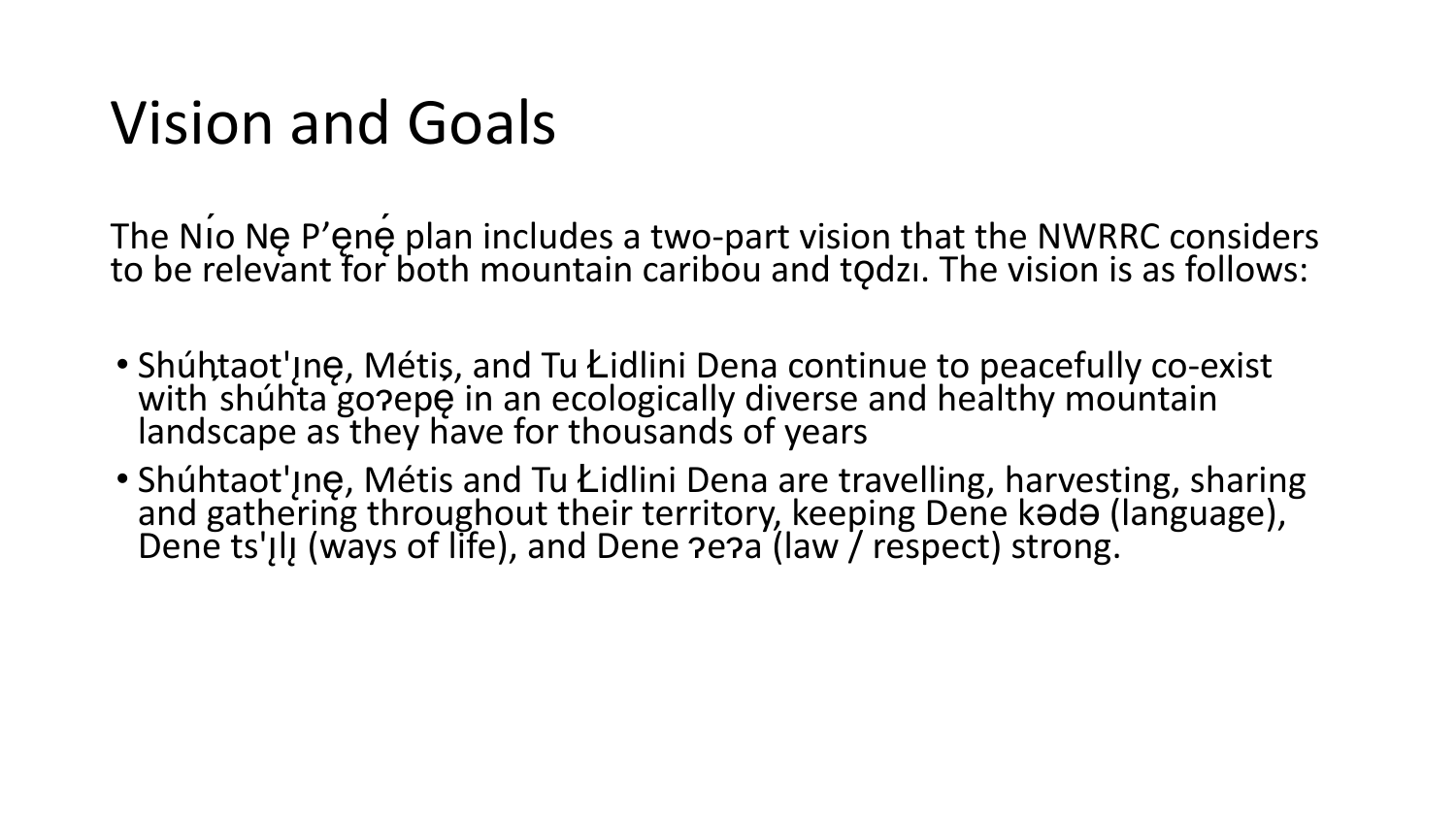## Dıga Plan: What changes are happening with respect to caribou relationships with dı́ga?

- Wolf numbers have noticeably increased along with pack sizes.
- Noticing larger groups, more pronounced around our traditional hunting area (Three (3) Day Lake)
- Diga do take part in herding caribou and wean out the sick, old and injured. (mountain caribou)
- More people hunting (Mile 50 on the Canol Trail) from Tulita, Norman Wells & Ft. Good Hope
- Seeing a lot more of lone wolves coming into camp areas and Town of Norman Wells as opposed to seeing packs.
- Wolves seen in the foot hills, tracks following moose but not as noticeable in the valleys, where there were more caribou. Actually couldn't tell due to amount of Caribou tracks.
- Heard wolves calling when doing caribou scat collection and seen a few in the foothills but never heard them when doing work in the valleys. The caribou would scatter and run when landing in a chopper but would eventually come back to where they were eating when the chopper shut down. Did not really seem to have too much fear most of the time when we were doing our work.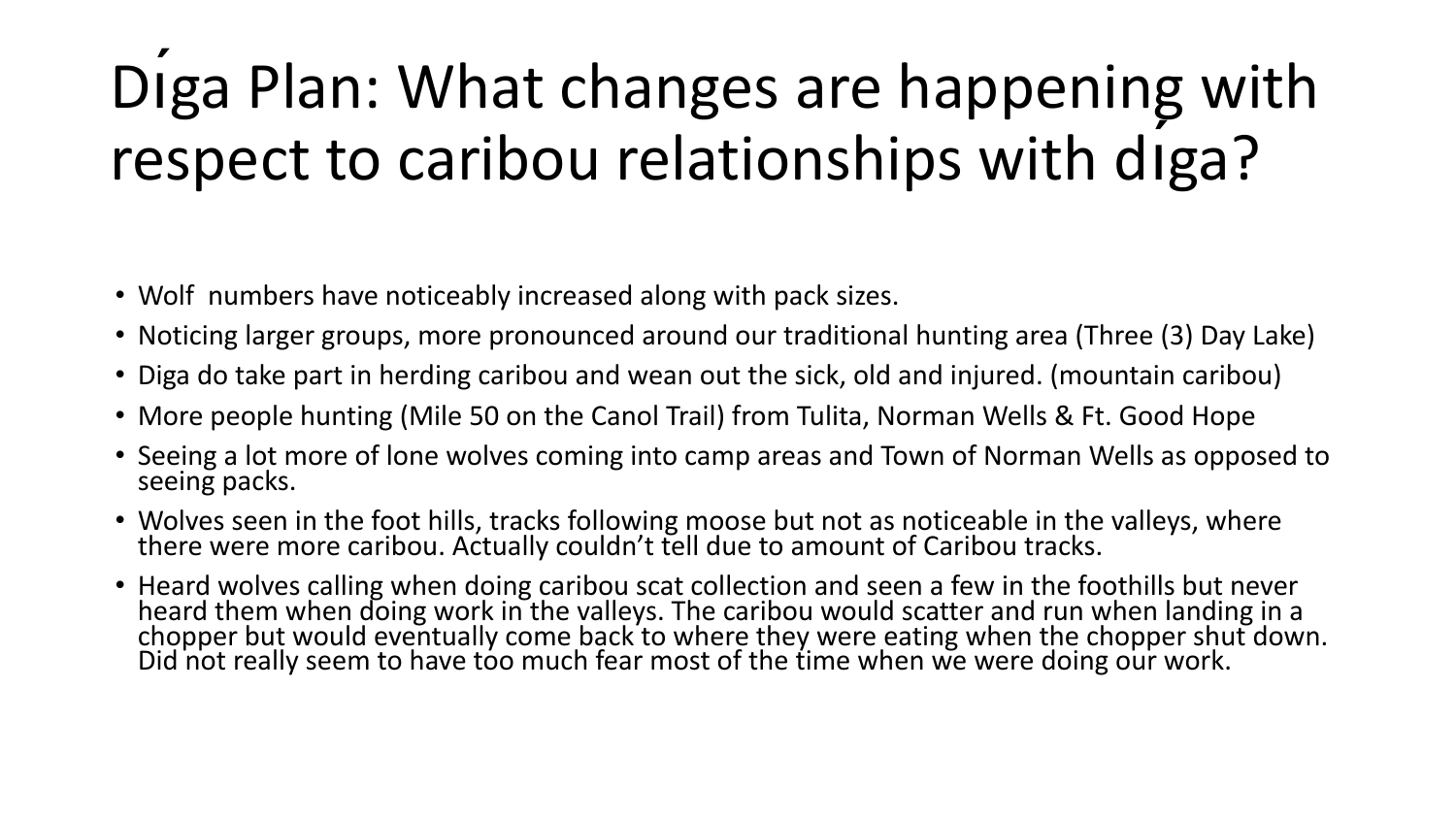## Diga Plan: What's healthy and unhealthy about caribou-dı́ga relationships?

- Traditional hunters from Norman Wells have to travel along way to harvest caribou. The cost is high due to the distance, so usually done once a year (Mile 50 on the Canol Trail) due to the higher possibility of harvesting caribou as this is part of their migration route
- It's a natural cycle of life. Diga take the sick, old and/or injured, not the healthy caribou. It's a natural relationship and a natural cycle that should not be interfered with.
- I don't believe we have all of the proper answers or the proper scientific information to make suggestions or implement plans that would try to rectify a situation that we have no business in taking part of. For example, a wolf culling program with huge incentives. There is not enough baseline information to interfere with natural cycles of cycles of nature and should be left alone.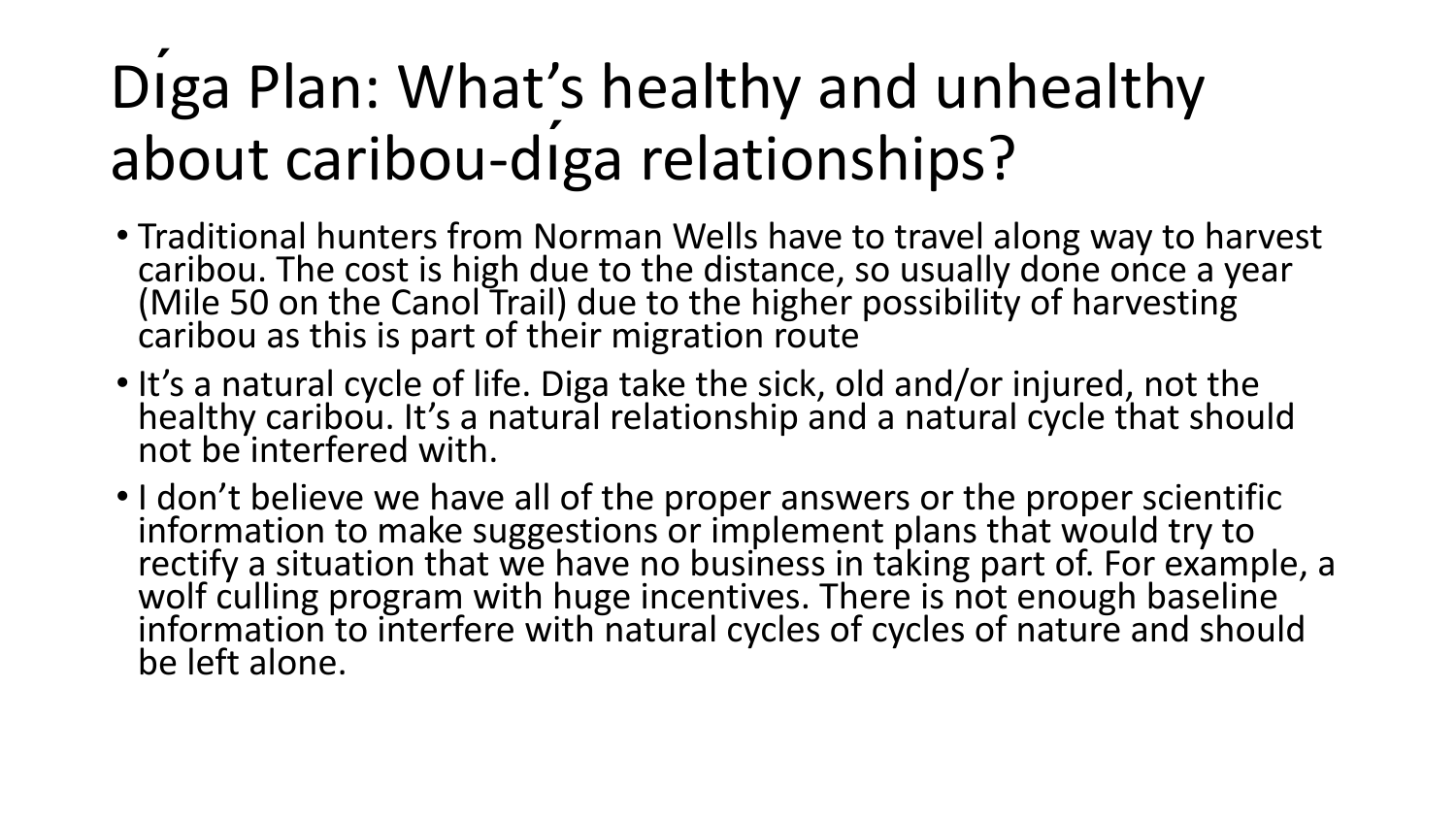## Diga Plan: What needs to be done?

- It is unfair to target one predatory species like Diga. There are so many other factors that come into play that affect wildlife. For example in the Norman Wells area, we have to deal with Oil & Gas exploration companies, Outfitters, the Mackenzie Highway extension, Tourism etc., and we know that these do have an effect on predatory animals, wildlife in general and in effect that disturbs the balance of nature.
- We need to respect WL and their natural cycles. A good example is the reintroduction of Diga into Yellowstone National Park. It is amazing how the Park came back into a natural balance. That in itself is testament that nature knows exactly what she is doing. There is a balance in nature and humans should not interfere with that process. It is just not one species that throws everything off balance, it takes multiple factors that are usually led by humans.
- Talk to Elders. They have the knowledge and stories that have been passed down. We are not superior to wildlife, however a lot of humans tend to think they are and by interfering, we only make the situation worse. That has been proven and proven again.
- Respect all wildlife and their natural cycles.
- There needs to support for the re-emergence of Indigenous knowledge and relationships with Indigenous Peoples.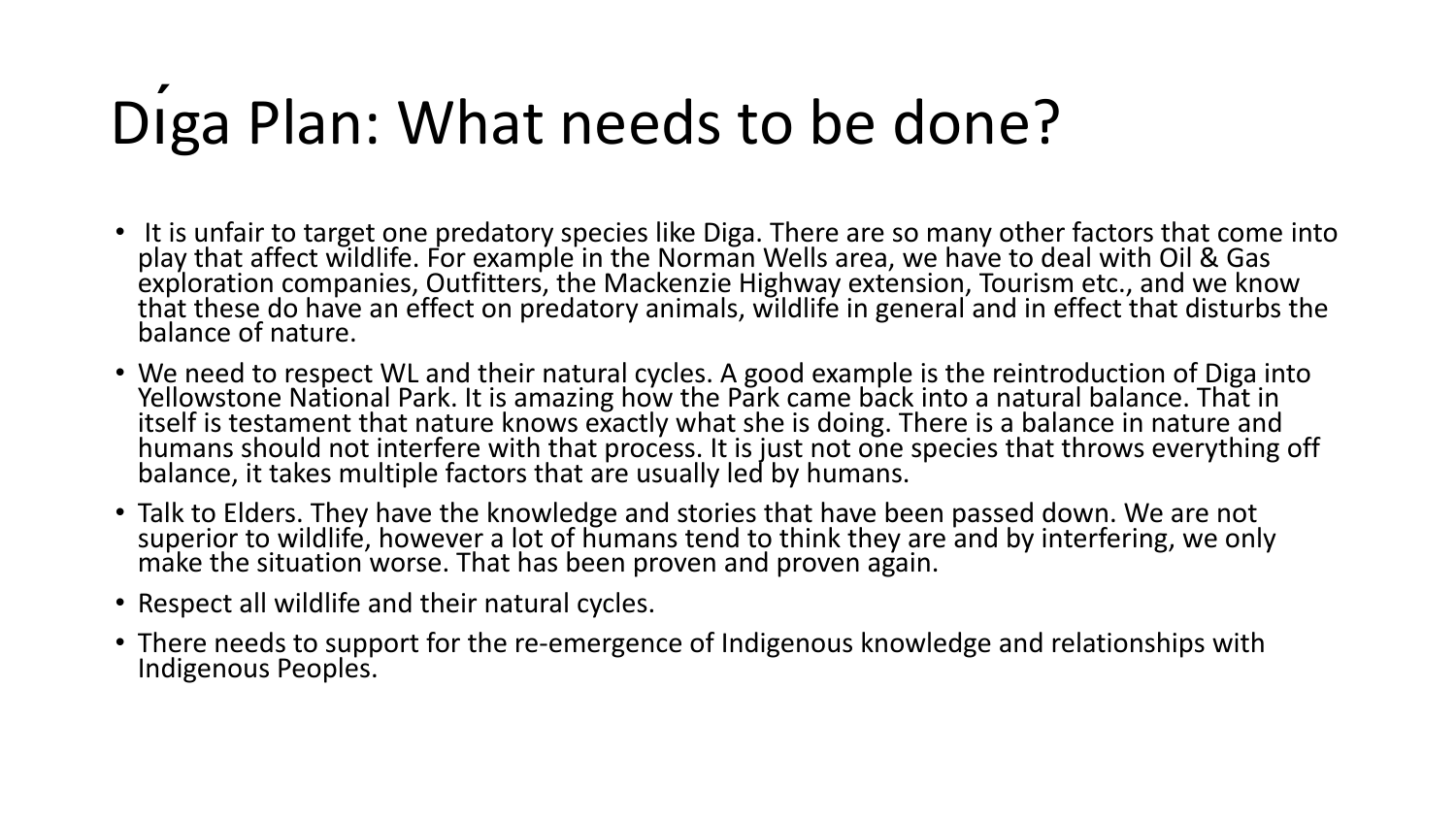### Muskoxen Plan: What changes are happening with respect to caribou relationships with muskoxen?

- Increased numbers and sightings in and around Norman Wells
- More interactions with humans as opposed to any other wildlife
- Territorial/aggressive
- User cutlines as a corridor.
- People seem to worry more about running into muskox while out doing recreational stuff around Norman Wells. More so than bears or wolves, which we have a lot of them around Norman Wells
- People starting to harvest them.
- Still not accepted as a staple country food.
- The meat is leaner and richer compared to other big game (caribou, moose)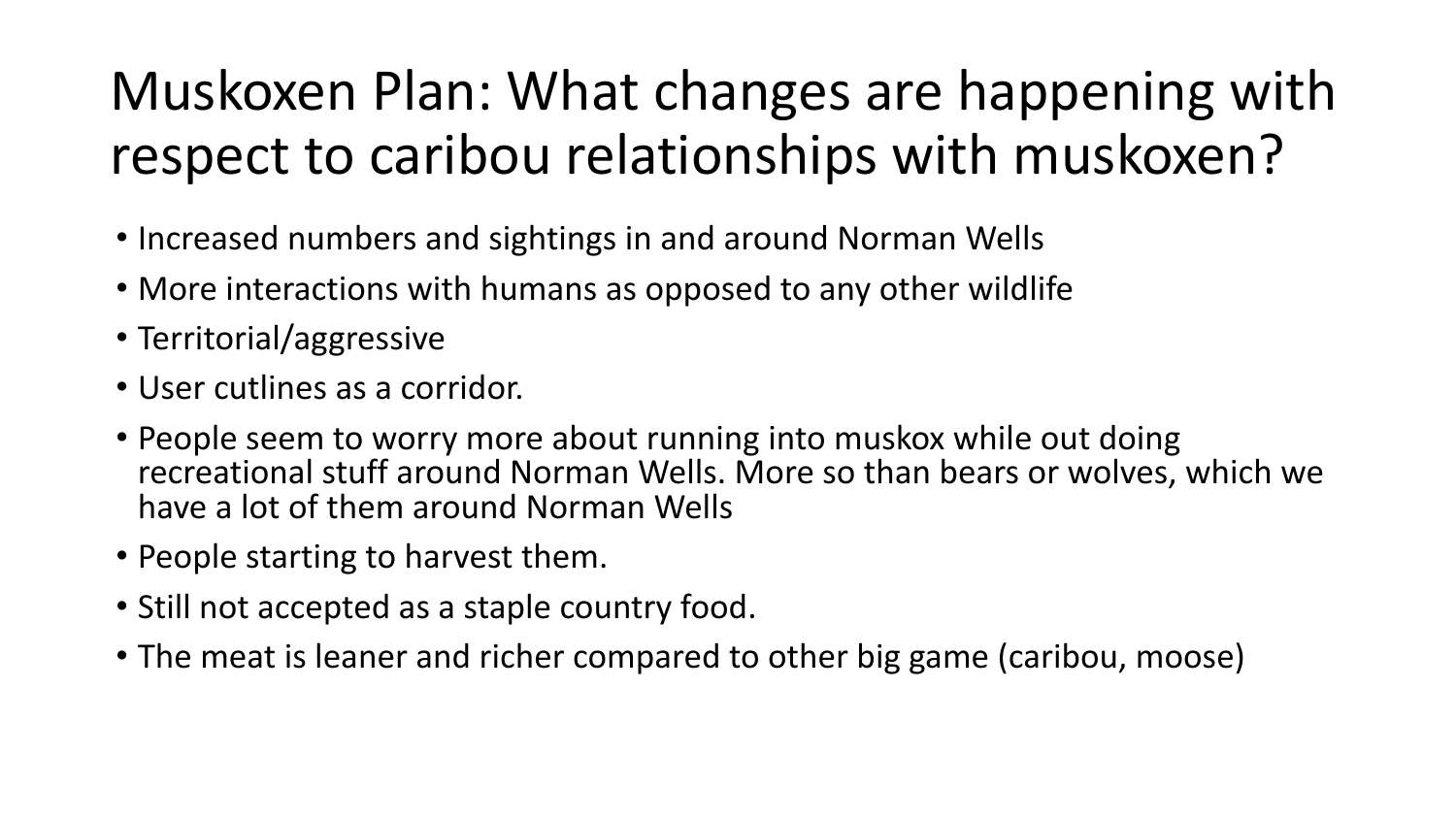## Muskoxen Plan: What's healthy and unhealthy about caribou-muskoxen relationships?

- Food seems to be shared more than we thought as muskox eats lichens, willows, sedges, rushes and grasses. Caribou eat lichen, dried sedges, and small shrubs in the winter and in the summer they eat the leaves of willows, sedges, flowering tundra plants and mushrooms. Muskox are not adapted to digging through heavy snow for food, so winter habitat is generally restricted to areas where the snow is shallow or blown free of snow.
- Muskox have a low reproductive rate (every 2 to 3 yrs and depending on other factors) whereas caribou can reproduce every year.
- Muskox will travel far distances for food and usually stay near a water source. Caribou (Mtn.) are non-migratory and do remain in forested areas, migrating between the forested and alpine area's of the Mackenzie Mtns.
- Generally seems that when a muskox is in an area, the caribou will alter their travel route
- Muskox and caribou are susceptible to a parasite called the lung worm. It has been detected for several years but the infection is spreading and climate change seems to be a factor. They have a harder time to breath and tire quickly which in turn makes them easier to be preyed upon by wolves and grizzly bears.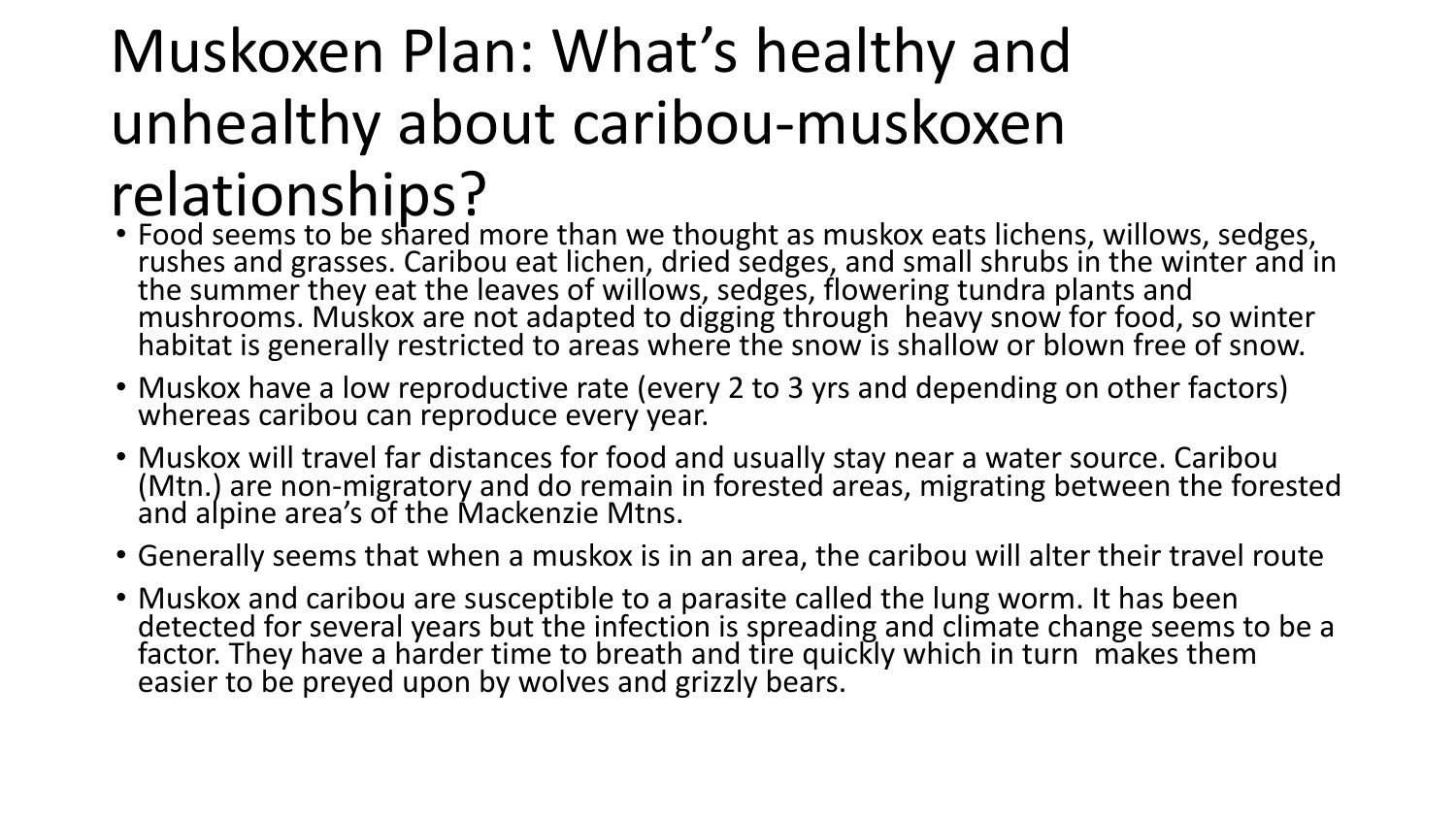## Muskoxen Plan: What needs to be done?

- More studies need to be done to understand the relationship between both species.
- Research and document stories and information from our Elders.
- Read books that are written by our Elders in the Sahtu region (George Blondin) for information, very useful.
- Community Based Biodiversity Monitoring programs need to be established, supported and funded on a long term basis in order to get results that are viable and can be used to for future research programs, assisting and collaborating with other regions, Government and Non-Government agencies etc.
- Traditional Knowledge has to be at the forefront in creating a curriculum for a Community Based Biodiversity Monitoring Program in all aspects.
- There needs to be more incentives and encouragement to promote local involvement from Indigenous and Non-Indigenous land users. They are the eyes and the ears on the land and can contribute valuable information. Their input is vital.(outfitters, lodges, hunters, pilots, naturalists, etc.)
- Use invasive means of gathering data for WL use such as camera's and sound recorders that could contribute to data gathering on a much larger scale.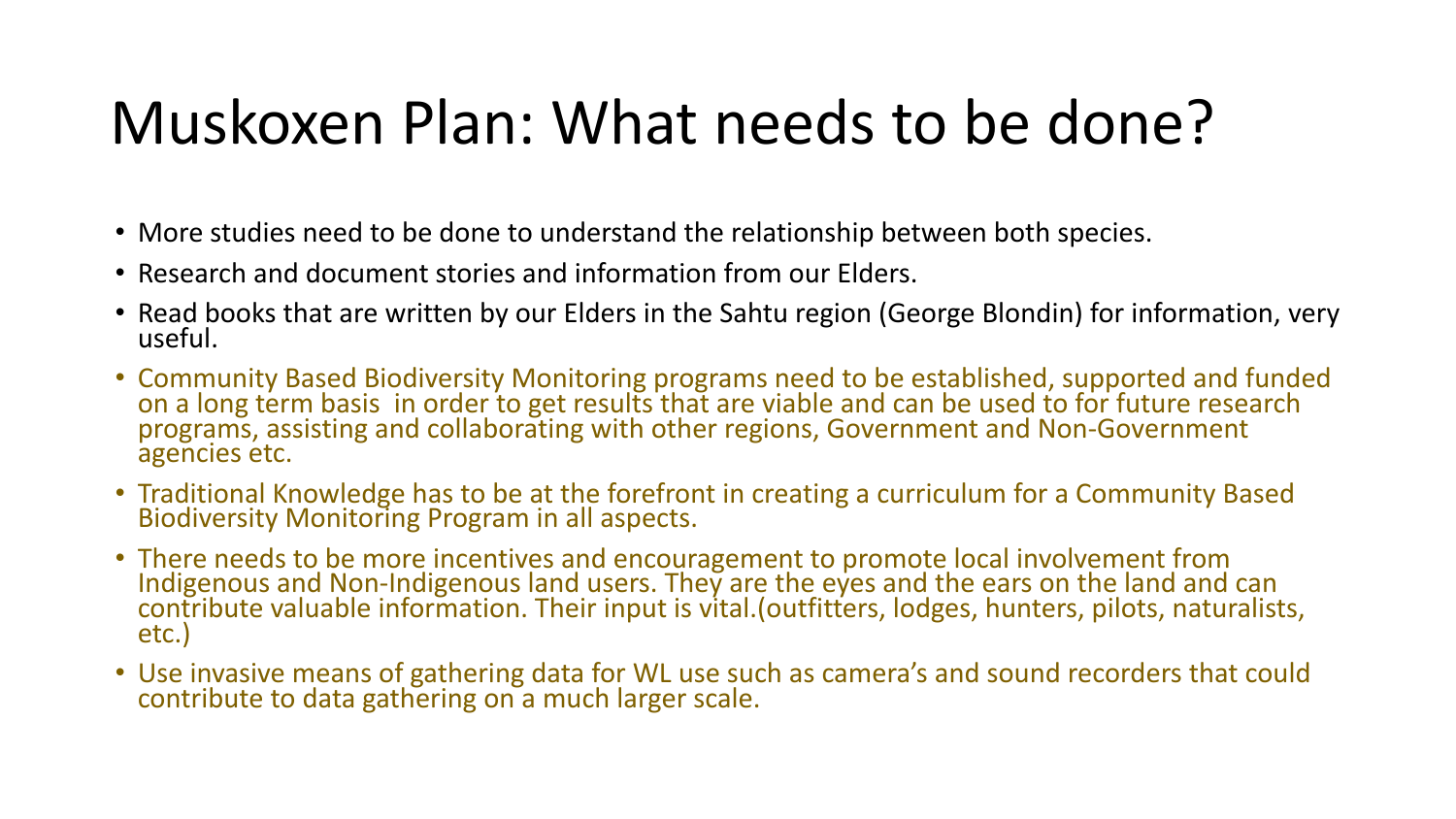# Dı́ga and Muskoxen Plan Actions

| <b>Action</b>                                                                                                                            | <b>Timeline</b>                                                 | <b>Who</b>                                                      | <b>Resources</b>                                                                                      |
|------------------------------------------------------------------------------------------------------------------------------------------|-----------------------------------------------------------------|-----------------------------------------------------------------|-------------------------------------------------------------------------------------------------------|
| Meeting to talk about<br>caribou relationships with<br>wildlife.                                                                         | Once per year                                                   | <b>NWRRC and knowledge</b><br>holders                           | \$3,000                                                                                               |
| Support Indigenous<br>knowledge and science<br>research and monitoring<br>to understand caribou<br>relationships with wildlife.          | Ongoing science/<br>Indigenous knowledge<br>work to start 2022. | ENR in partnership with<br><b>SRRB and Sahtú</b><br>communities | \$100,000 starting amount<br>for Indigenous knowledge<br>project (science research<br>already funded) |
| Develop curriculum<br>including Indigenous<br>knowledge and science to<br>educate youth about<br>caribou relationships with<br>wildlife. | Curriculum development<br>by 2024.                              | ENR in partnership with<br><b>SRRB and Sahtú</b><br>communities | \$50,000                                                                                              |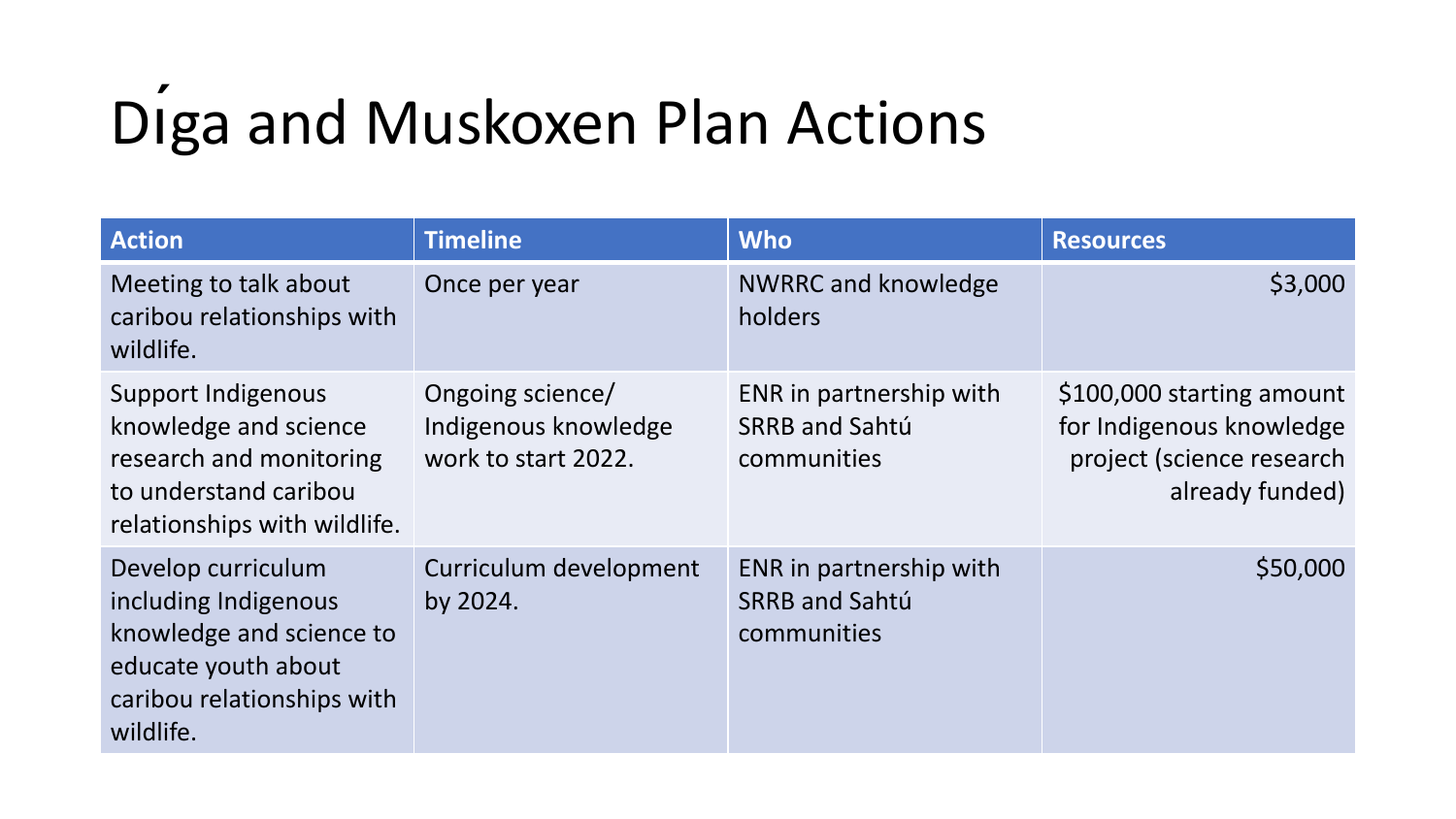## Learning: Monitoring and Updating the Plan

| <b>Action</b>                                                                                                                      | <b>Monitoring</b>          | <b>Indicators</b>                                                  |
|------------------------------------------------------------------------------------------------------------------------------------|----------------------------|--------------------------------------------------------------------|
| Meeting to talk about caribou<br>relationships with wildlife and people.                                                           | Once per year              | <b>Meeting minutes</b>                                             |
| Support Indigenous knowledge and<br>science research and monitoring to<br>understand caribou relationships with<br>wildlife.       | Once per year,<br>minimum. | Oral and written reports on results.                               |
| Develop curriculum including<br>Indigenous knowledge and science to<br>educate youth about caribou<br>relationships with wildlife. | Once per year              | Curriculum document.                                               |
| Updating the plan                                                                                                                  | Once per year              | Revised plan based on lessons learned during<br>the previous year. |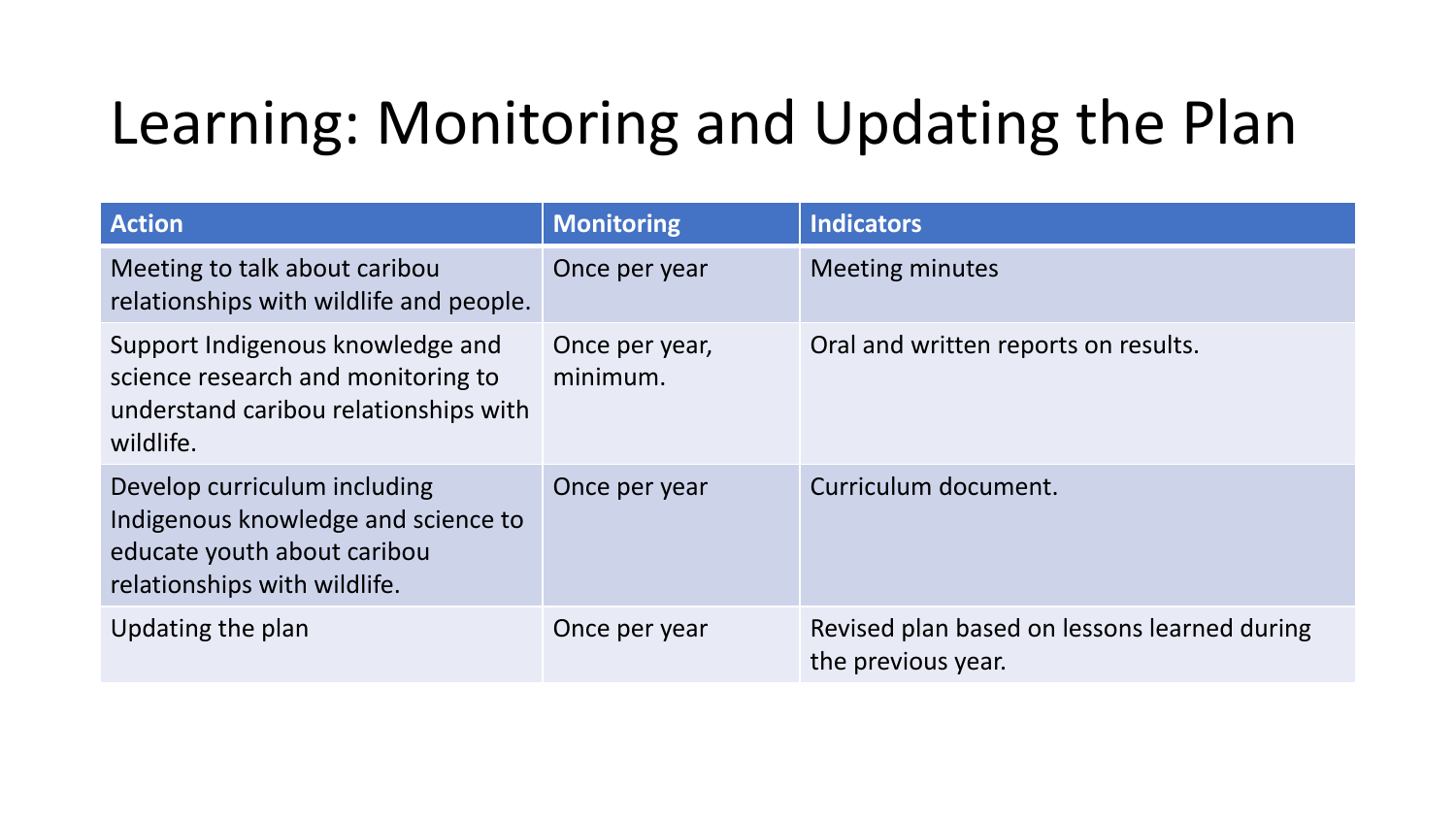## Sharing: Documenting and Sharing

- •We will prepare oral and written presentations for submission to the SRRB at the 2021-2024 Public Listening Sessions, including lessons learned and monitoring information.
- •We would like to have opportunities to share our story at various networks, including:
	- Sahtú regional Ne K'a Dene Ts'Ill Living on the Land Forum
	- Nio Ne P'ene Trails of the Mountain Caribou Hub
	- Canadian Mountain Network
	- National Boreal Boreal Caribou Knowledge Consortium and Indigenous Knowledge Circle